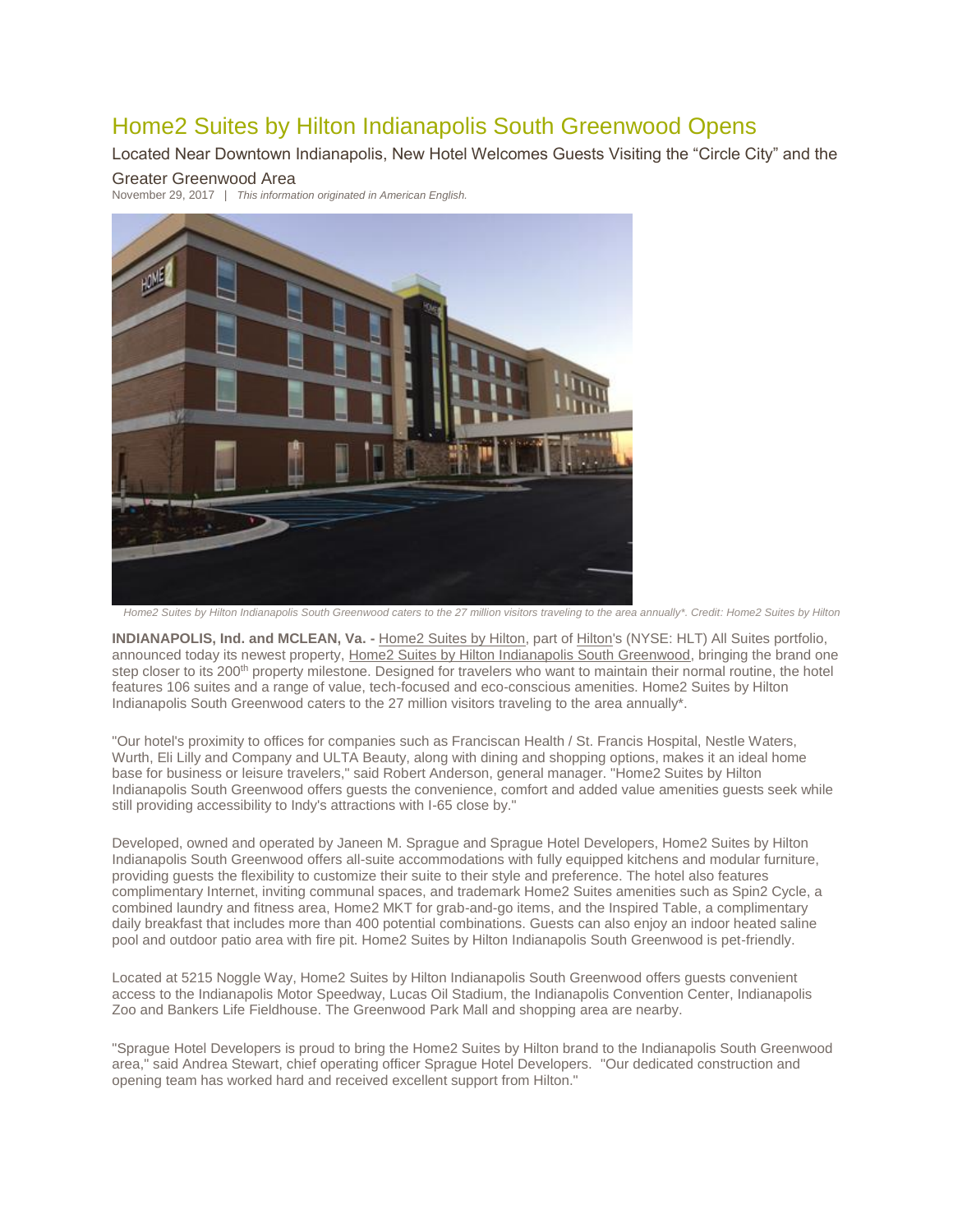Home2 Suites by Hilton Indianapolis South Greenwood participates in Hilton's award-winning customer loyalty program, Hilton Honors. Hilton Honors members who book directly through preferred Hilton channels have access to instant benefits, including a flexible payment slider that allows members to choose nearly any combination of Points and money to book a stay, an exclusive member discount, free standard Wi-Fi, as well as digital amenities that are available exclusively through the industry-leading Hilton Honors app, where Honors members can check-in, choose their room, and access their room using a Digital Key. For more information or to make a reservation, visit [Home2](http://home2suites3.hilton.com/en/hotels/indiana/home2-suites-by-hilton-indianapolis-greenwood-INDGRHT/index.html)  [Suites by Hilton Indianapolis South Greenwood](http://home2suites3.hilton.com/en/hotels/indiana/home2-suites-by-hilton-indianapolis-greenwood-INDGRHT/index.html) or call +1 317 851 8518

Home2 Suites by Hilton has launched its "Road to [Home200"](http://home2mediacenter.com/index.cfm/news/home2-suites-by-hilton-launches-road-to-home200-challenge) Challenge as it nears its significant 200<sup>th</sup> property milestone. Follow the count and find out the latest challenge updates by visiting [news.home2suites.com.](http://www.news.home2suites.com/)

Read more about Home2 Suites by Hilton [www.home2suites.com.](http://www.home2suites.com/)

*\*SOURCE: [Visit Indy.](https://www.visitindy.com/indianapolis-about-indianapolis).*

Contact:

Robert Anderson General Manager Home2 Suites by Hilton Indianapolis South Greenwood +1 317 851 8518 [robert.anderson@hilton.com](mailto:robert.anderson@hilton.com)

Kristen Wells Director, Brand Public Relations Hilton +1 703 883 5826 [kristen.wells@hilton.com](mailto:kristen.wells@hilton.com)

### **About Sprague Hotel Developers**

Sprague Hotel Developers is a hotel management and development company that operates hotels in central and southern Indiana. Its portfolio consists of eleven properties with highly recognizable brands and multiple new projects under development. Sprague Hotel Developers is owned and operated by Janeen M. Sprague, and the hotels are certified Women's Business Enterprises (WBE) by the Women's Business Enterprise National Council. Sprague Hotel Developers prides itself on operating award winning properties that strive to be the best hotels in their respective brand. For more information about Sprague Hotel Developers please visi[twww.spraguehotels.com.](http://www.spraguehotels.com/)

### **About Home2 Suites by Hilton**

Home2 Suites by Hilton, one of the fastest-growing brands in the history of Hilton, is a mid-tier, all-suite awardwinning extended-stay hotel concept designed to offer stylish accommodations with flexible guest room configurations and inspired amenities for the cost-conscious guest. With a commitment to environmentally friendly products and hotel operations, Home2 Suites offers complimentary breakfast selections with hundreds of combinations; innovative and customizable guest room design; laundry and fitness area; complimentary Wi-Fi Internet access; multiple outdoor spaces; 24-hour business center; expansive community spaces; and a pet-friendly environment. Hilton Honors members who book directly through preferred Hilton channels have access to instant benefits, including a flexible payment slider that allows members to choose nearly any combination of Points and money to book a stay, an exclusive member discount that can't be found anywhere else, free standard Wi-Fi and digital amenities like digital check-in with room selection and Digital Key (select locations), available exclusively through the industry-leading Hilton Honors app. Visit [www.home2suites.com](http://www.home2suites.com/) for additional information or [www.home2franchise.com](http://www.home2franchise.com/) for franchising opportunities.

### **About Hilton**

Hilton (NYSE: HLT) is a leading global hospitality company, with a portfolio of 14 world-class brands comprising more than 5,000 properties with more than 825,000 rooms in 103 countries and territories. Hilton is dedicated to fulfilling its mission to be the world's most hospitable company by delivering exceptional experiences - every hotel, every guest, every time. The company's portfolio includes Hilton Hotels & Resorts, Waldorf Astoria Hotels & Resorts, Conrad Hotels & Resorts, Canopy by Hilton, Curio Collection by Hilton™, DoubleTree by Hilton, Tapestry Collection by HiltonTM, Embassy Suites by Hilton, Hilton Garden Inn, Hampton by Hilton, Tru by Hilton, Homewood Suites by Hilton, Home2 Suites by Hilton and Hilton Grand Vacations. The company also manages an award-winning customer loyalty